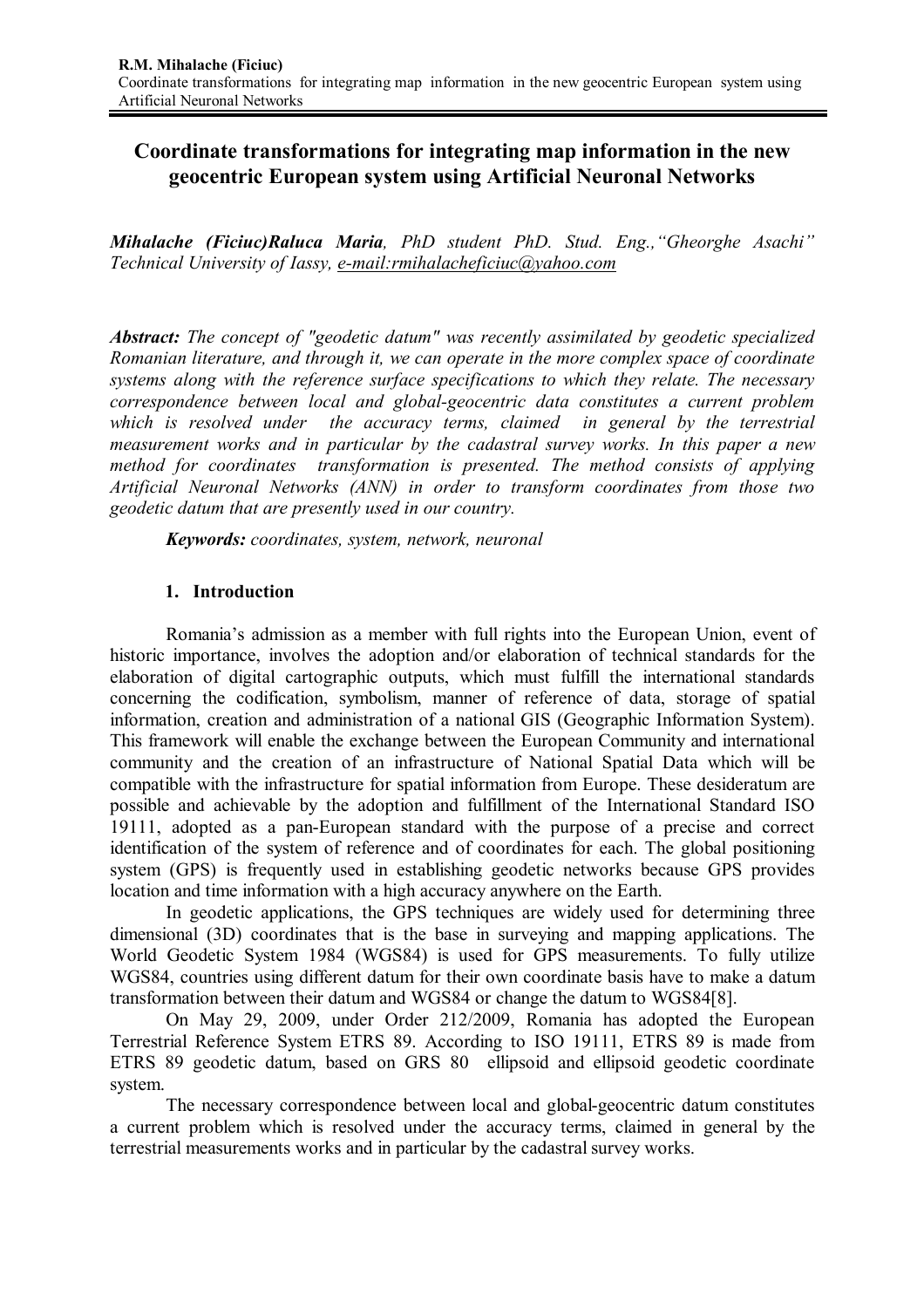Regarding the transition from local-national to European datum the solution implementations phase was successfully resolved (creating the permanent GNSS reference station network and coordinates transformations "Transdat" soft-A.N.C.P.I*.*). This procedure should be extended to other local reference systems such as those created for big cities and municipalities. This local systems served to create some small dimension local geodetic networks, which afterwards, formed the base on surveying the terrain details.

#### **2. Theoretical review**

The 3D coordinate transformation between ED50 and WGS84 can be performed by three steps of coordinate conversions: (1) Geographical to Cartesian; (2) Cartesian to Cartesian; (3) Cartesian to Geographical. The geographical (geodetic) coordinates must first be converted to Cartesian coordinates which is associated with the initial datum. These Cartesian coordinates are then transformed to Cartesian coordinates associated with desired datum. Finally, these transformed Cartesian coordinates are converted to geographical (geodetic) coordinates on the new datum [5].

The geodetic coordinates  $(\varphi, \lambda, h)$  can be converted to cartesian coordinates  $(X, Y, Z)$ 

by:  
\n
$$
X = (\nu + h)\cos(\varphi)\cos(\lambda)
$$
\n
$$
Y = (\nu + h)\cos(\varphi)\sin(\lambda)
$$
\n
$$
Z = \left[ (1 - e^2)\nu + h \right] \sin(\varphi)
$$
\n(3)

where  $\varphi$  is the geodetic latitude,  $\lambda$  is the geodetic longitude and *h* is the ellipsoidal height. *v* 

represents the radius of curvature in the prime vertical:

$$
v = a / \left[1 - e^2 \sin^2(\varphi)\right]^{\frac{1}{2}}
$$
 (4)

where *a* and *e* denote the semi-major axis and first eccentricity of the reference ellipsoid.

The inverse conversion from Cartesian coordinates to geodetic coordinates is not straight forward and requires iteration. Several approaches have been developed for this reverse conversion, such as the non-iterative method by Bowring (1985), the iterative method by Borkowski (1989) and the vector method by Pollard (2002) [9]. The conversion from (X,

Y, Z) to  $(\omega, \lambda, h)$  is given in Torge (2001) by: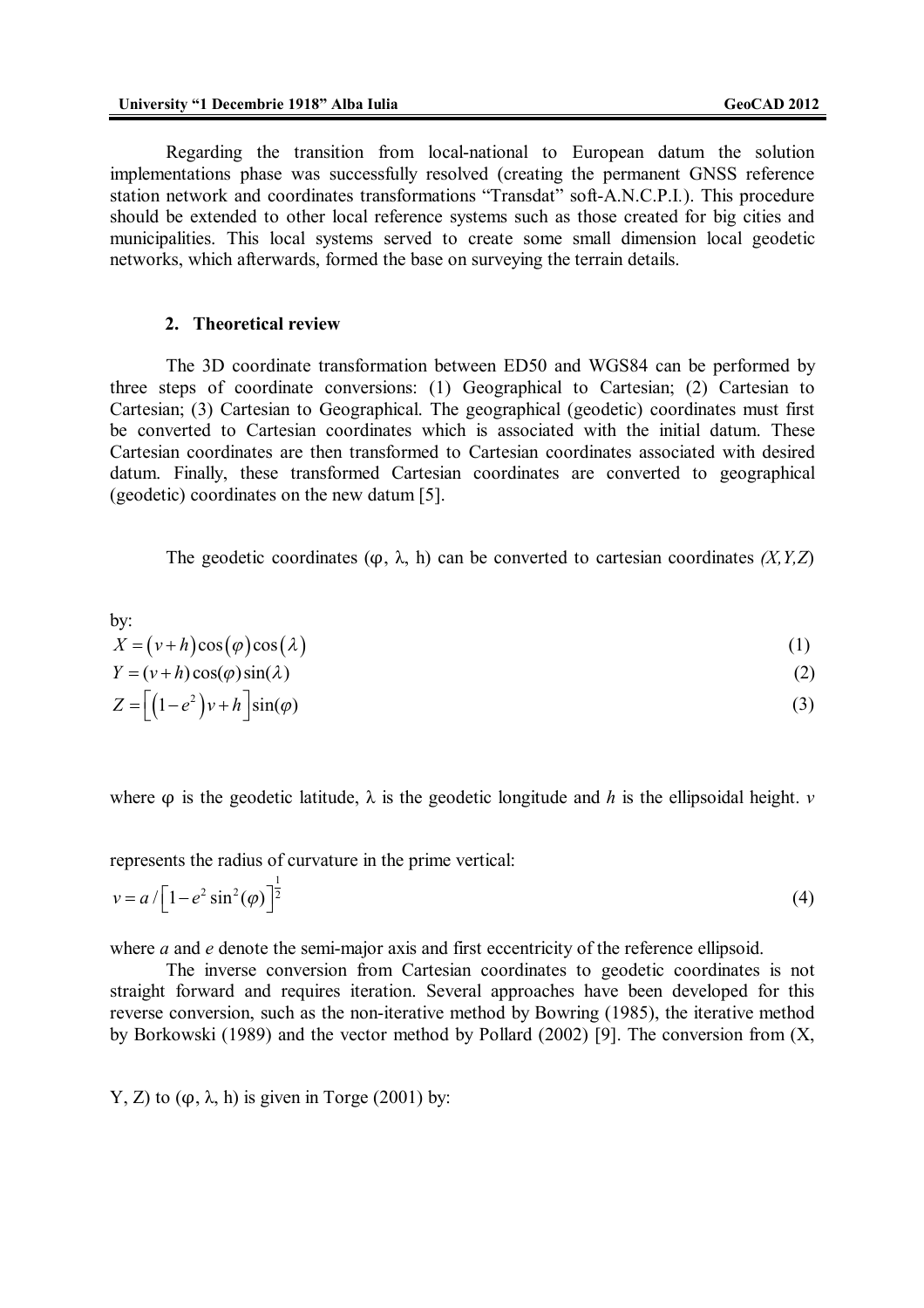$$
\Phi = \tan^{-1} \left( \frac{Z}{\sqrt{X^2 + Y^2}} \left( 1 - e^2 \frac{v}{v + h} \right)^{-1} \right)
$$
 (5)

$$
\lambda = \tan^{-1}(Y/X) \tag{6}
$$

$$
H = \sqrt{X^2 + Y^2} \sec \varphi - v \tag{7}
$$

When the geodetic coordinates have been converted to their Cartesian responses, the seven-parameter similarity transformation (Molodensky-Badekas) method and BPANN can be used to transform these Cartesian coordinates between K-40 and ETRS 89 for the evaluation process.

### **Molodensky-Badekas**

The conditions for an efficient 3D coordinate transformation are uniqueness, simplicity and rigor. Fast running, easy performing and highest accuracy can be accepted as criteria for an optimum 3D coordinate transformation method. The seven-parameter similarity transformation is widely used for 3D coordinate transformation in geodesy. The angles are not changed but the position of points may be changed in the seven-parameter similarity transformation. The seven-parameter similarity transformation has three translations of the coordinate origin, one scale factor and three rotation parameters. The 3D coordinates can be transformed into another reference frame by translating the origin, applying rotation in each axis and adjusting the scale. Three common points from two different coordinate systems are enough to estimate those seven transformation parameters, but more common points are used in a least squares adjustment to achieve the high precision.

The Bursa-Wolf (Bursa, 1962; Wolf, 1963) and Molodensky-Badekas (Molodensky et al., 1962; Badekas, 1969) are the most commonly used methods among seven-parameter similarity transformation methods because of their simplicity for application. Theoretically, the Bursa-Wolf and Molodensky-Badekas models should give the same results when the same data set are used.

The only conceptual difference between these models is the choice of the point about which the axial rotations and scale factor are applied [5]. Molodensky-Badekas method removes the high correlation between transformation parameters by relating the parameters to the centroid of the network. For this reason, Molodensky-Badekas method is used for this study.

The Molodensky-Badekas method is a seven parameter conformal transformation of 3D Cartesian coordinates between datum but is more suited to the transformation between terrestrial and satellite datum[9]*.* This transformation method comprises three shift parameters (D*X,* D*Y,* D*Z*) from the centroid of the terrestrial network (*Xm, Ym, Zm*), three rotation parameters (*RX, RY, RZ*) and a scale change (*dS*). The Molodensky-Badekas method is as follows:

$$
\begin{bmatrix} X_{KA} \\ Y_{KA} \\ Z_{KA} \end{bmatrix} = \begin{bmatrix} dX \\ dY \\ dZ \end{bmatrix} + \begin{bmatrix} X_m \\ Y_m \\ Z_m \end{bmatrix} + \begin{bmatrix} 1 + \Delta L & R_z & -R_y \\ -R_z & 1 + \Delta L & R_x \\ R_z & -R_y & 1 + \Delta L \end{bmatrix} \begin{bmatrix} X_{WGS} - X_m \\ Y_{WGS} - Y_m \\ Z_{WGS} - Z_m \end{bmatrix} \tag{8}
$$

#### **Conformal linear transformation in 2D space**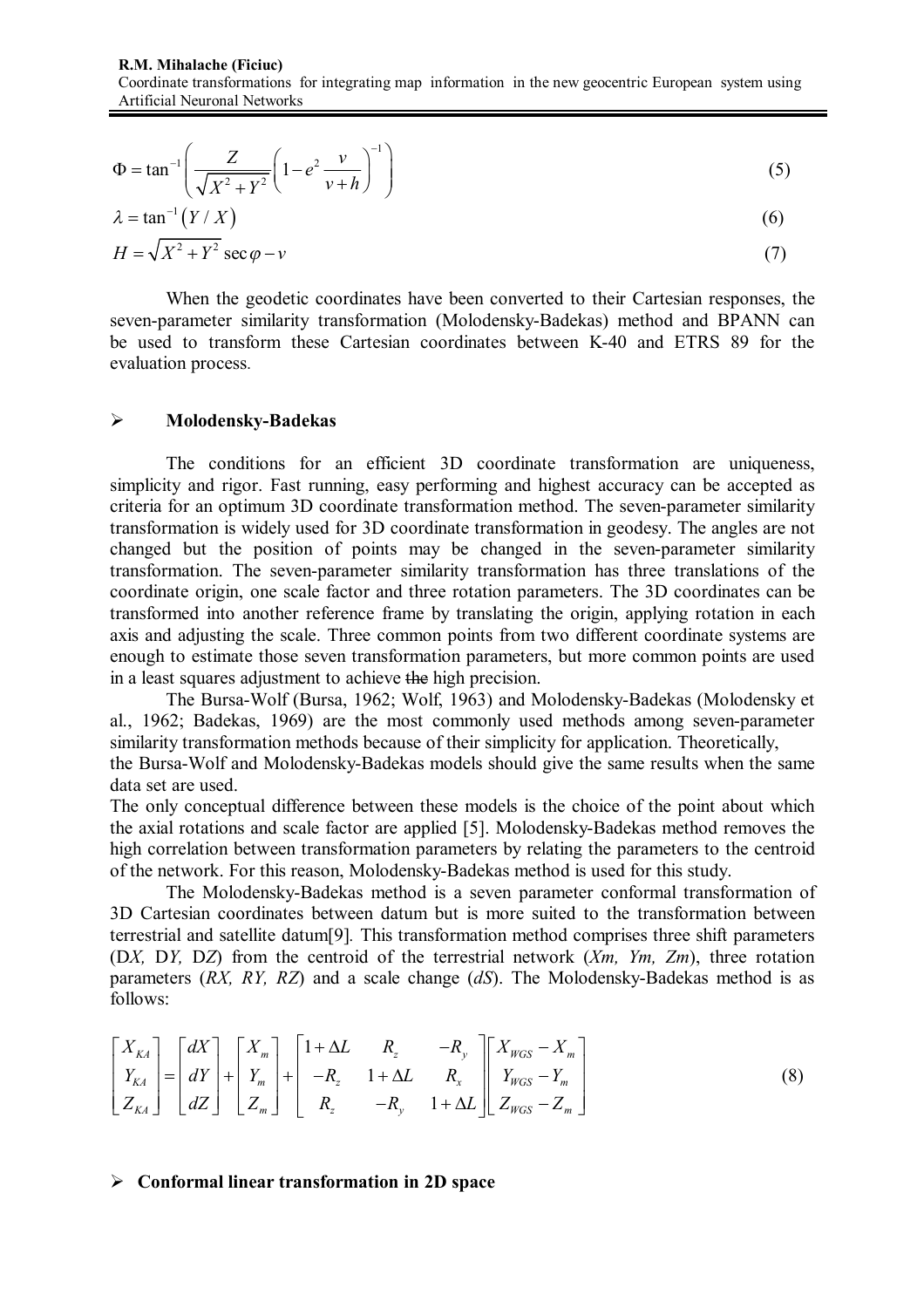This transformation keeps only the topographic conditions and use the simplified hypothesis of one system translation and rotation in the same space from the other .

The correction equations are written matrix form:  
\n
$$
B_{2n,4}X_{4,1} + L_{2n,1} = V_{2n,1}
$$
\n(9)

where: 
$$
B_{2n,4} = \begin{pmatrix} x_1 & -y_1 & 1 & 0 \\ y_1 & x_1 & 0 & 1 \\ x_2 & -y_2 & 1 & 0 \\ y_2 & x_2 & 0 & 1 \\ \vdots & \vdots & \ddots & \vdots \\ x_n & -y_n & 1 & 0 \\ y_n & x_n & 0 & 1 \end{pmatrix}
$$
;  $X_{4,1} = \begin{pmatrix} a \\ b \\ \Delta x \\ \Delta y \end{pmatrix}$ ;  $L_{2n,1} = \begin{pmatrix} -X_1 \\ -Y_1 \\ -X_2 \\ -Y \\ \vdots \\ -X_n \end{pmatrix}$ ;  $V_{2n,1} = \begin{pmatrix} v_{x_1} \\ v_{y_1} \\ v_{x_2} \\ \vdots \\ v_{y_n} \\ v_{x_n} \end{pmatrix}$  (10)

where **n** is the number of double points with known coordinates in both systems.

### **3. The transformations coordinates possibilities between geodetic datum using ANNs**

Cartographic projection used in "Iasi-local "coordinate system is a stereographical tangent projection which is characterized by the property of conformity , in which linear deformations are null in the central point and then increase, in small value, under a centimeter, for a radius of at least 30 km from the central. This is an important aspect regarding the process of reducing distances via the project plan. From one point of view this phase could be overlooked due to the precision lesser intake in the coordinates transformation. The projection central point is Golia Tower, having  $X_0 = 10,000,000$  m; *Yo* = 10 000,000 m plane rectangular coordinates. The axes are orientated differently compared to Stereo-70 national projection, with the X on the East and the Y on the north along the place meridian [10].

For the coordinates transformation between the local system the global one it is necessary first to specify the magnitude order of the trans-calculus precision, as imposed by the purpose of such a works. Taking in consideration the primordial significant of cadastre information, in the first phase of research we can exclude the vertical Z component of the points, so that a two-dimensional transformation (2D) should be enough with no need for a three dimensional one (3D). This hypothesis also has the advantage of eliminating the inherent errors introduced by not knowing precisely the quasigeoid anomalies to ellipsoid, as it is known that the official Romanian heights system, namely "Marea Neagra-1975" heights system, is a system of normal heights (Molodensky) which must be related to an ellipsoidal heights system.

For further application of 2D coordinate transformation models it is necessary to know the minimum number of points, according to the used model, which have plane rectangular coordinate in both local and global reference system. Data required for the coordinates in the European system (ETRS 89) have been obtained through GPS measurements campaigns conducted in 2005 with the creation of geospatial network of Iasi and then in 2010 with the network extending for the entire metropolitan area of Iasi [2].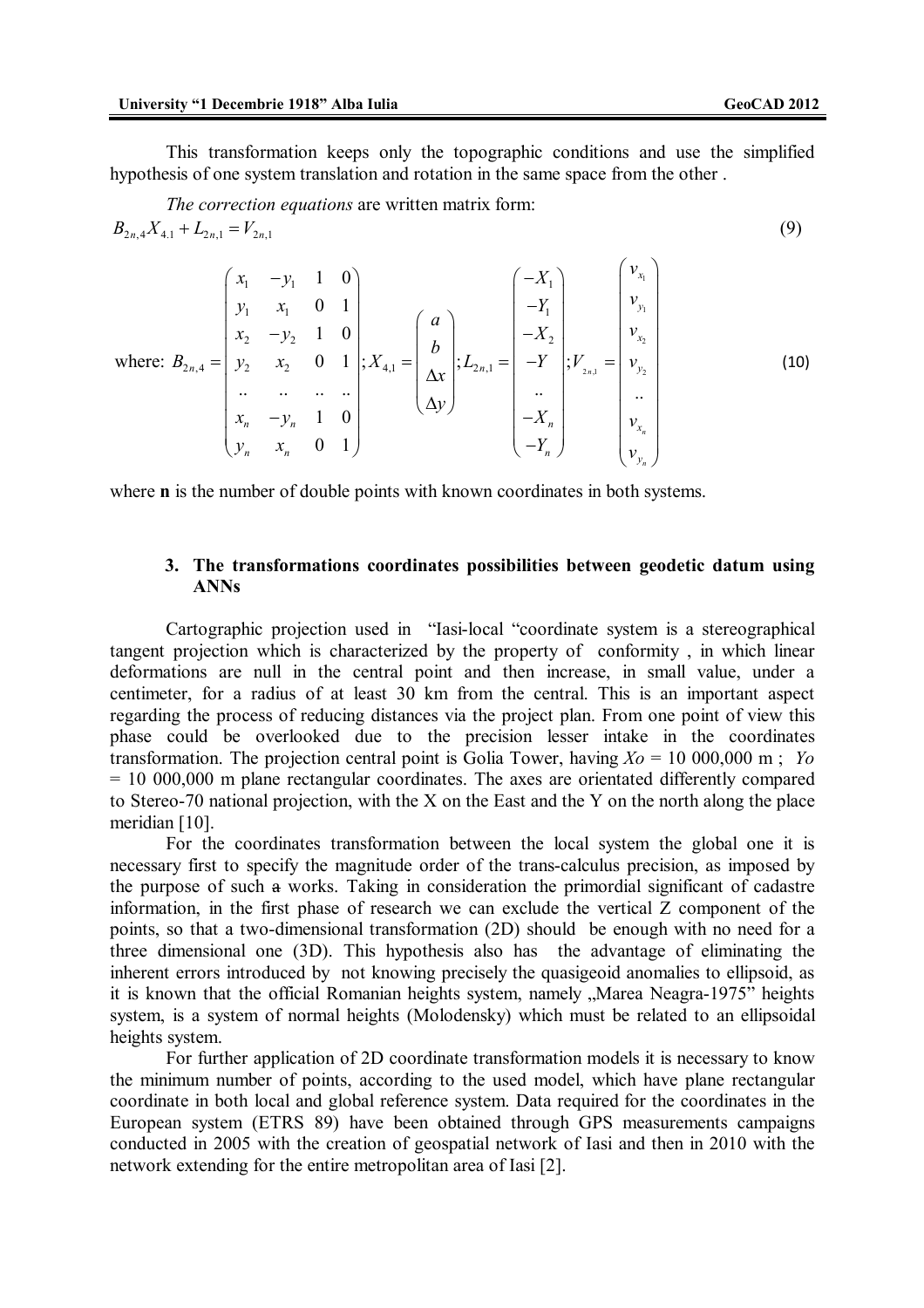## **3.1. Back propagation artificial neural network**

 $\triangleright$  Neural networks have emerged as a field of study within AI and engineering via the collaborative efforts of engineers, physicists, mathematicians, computer scientists, and neuroscientists. Although the strands of research are many, there is a basic underlying focus on pattern recognition and pattern generation, embedded within an overall focus on network architectures. Many neural network methods can be viewed as generalizations of classical pattern-oriented techniques in statistics and the engineering areas of signal processing, system identification, optimization, and control theory. There are also ties to parallel processing, VLSI design, and numerical analysis.

 A neural network is first and foremost a graph, with patterns represented in terms of numerical values attached to the nodes of the graph and transformations between patterns achieved via simple message-passing algorithms. Certain of the nodes in the graph are generally distinguished as being *input* nodes or *output* nodes, and the graph as a whole can be viewed as a representation of a multivariate function linking inputs to outputs. Numerical values (*weights*) are attached to the links of the graph, parameterizing the input/output function and allowing it to be adjusted via a *learning algorithm*[6].

 Neural networks have been trained to perform complex functions in various fields of application including pattern recognition, identification, classification, speech, vision, and control systems. Back-propagation (BP) was created by generalizing the Widrow-Hoff learning rule to multiple-layer networks and nonlinear differentiable transfer functions. Input vectors and the corresponding target vectors are used to train a network until it can approximate a function, associate input vectors with specific output vectors, or classify input vectors in an appropriate way as defined by you. Networks with biases, a sigmoid layer, and a linear output layer are capable of approximating any function with a finite number of discontinuities [7].

 ANNs are simplified models of decision-making processes of a human brain and are formed by interconnected artificial neurons or simply neurons. The input information of the neuron is manipulated by means of synaptic weights that are adjusted during a training process. After the training procedure, an activation function is applied to all neurons for generating the output information [9].

The multilayer perceptron (MLP) model was selected for this study because MLPs have ability to learn, operate fast, require small training sets and can be implemented simply among several kinds of ANN models. MLP consists of one input layer with *N* inputs, one hidden layer with *q* units and one output layer with *n* outputs. The output of the model (*y*) with a single output neuron can be represented by:

$$
y = f\left(\sum_{j=1}^{q} W_j f\left(\sum_{l=1}^{N} w_{j,l} x_l\right)\right)
$$
\n(11)

where *W* is the weight between the hidden layer and the output layer, *w* is the weight between the input layer and the hidden layer, *x* is the input parameter. A sigmoid function is used as activation function for hidden and out layers that is defined by:

$$
f(z) = 1/(1 + e^{-z})
$$
 (12)

where *z* denotes the input information of the neuron.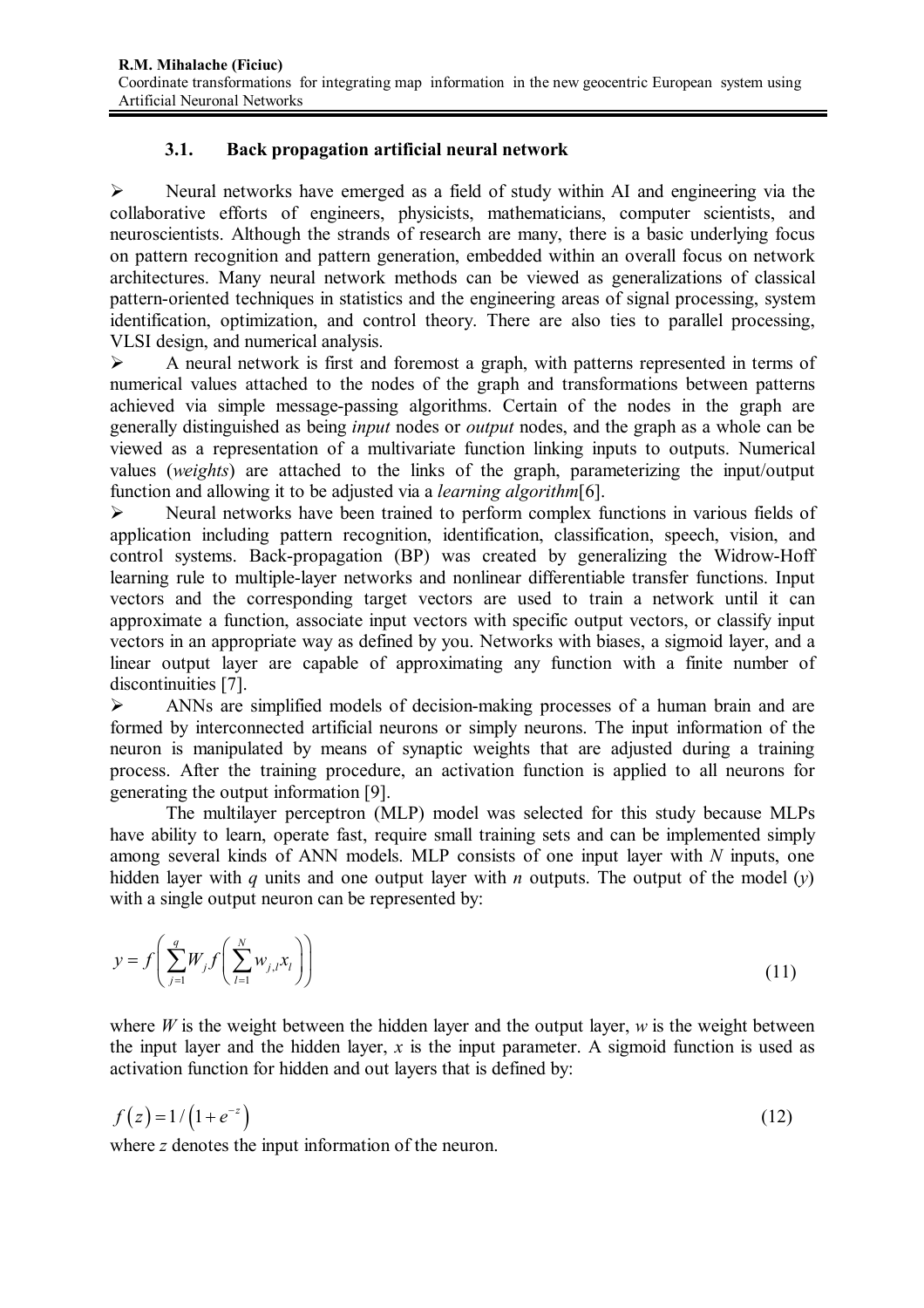Each neuron within a network collects information by means of all its input connections, fulfills a predefined mathematical operation and offers an output value. Neurons are linked by weighted connections, storing the information. By adjusting the weights, the neuronal network is able to learn.

The network contains I input neurons, J hidden neurons and K output neurons. The weights of the input layer and the hidden one, respectively the hidden layer and the output one are noted with  $w = \{w_{ii}\}\)$ , respectively  $v = \{v_{ik}\}\$ .

Functions of activation the neurons in the hidden layer and in the output one are noted with  $g(\cdot)$ ,  $h(\cdot)$  respectively. Driving such a network is made by using a set of driving data which make use of M desired in - out pairs, under the following form [1]:

$$
\mathbf{x}^{(m)} = \{x_1^{(m)}, x_2^{(m)}, \dots x_l^{(m)}\} \quad \div \quad \mathbf{d}^{(m)} = \{\mathbf{d}_1^{(m)}, \mathbf{d}_2^{(m)}, \dots \mathbf{d}_K^{(m)}\}, \quad m = 1, \dots, M
$$

Consequently, for an approximation as correct as possible of the desired outputs  $d^{(m)}$ , through the real outputs  $o^{(m)}$ , it is to be applied an adjusting grid weights method using as a target function a valuation of the approximation errors with the total square deviation.:

$$
APT = \sum_{m=1}^{M} \left\| d^{(m)} - o^{(m)} \right\|^2 = \sum_{m=1}^{M} \sum_{k=1}^{K} \left( d_k^{(m)} - o_k^{(m)} \right)^2 \tag{14}
$$

 **BPANN** model was selected because it has been more widely applied in engineering among all other ANN applications. BPANN has a feed-forward and supervised learning structure which consists one input layer, one or more hidden layers and one output layer, as shown in Figure 1[8]. The delta rule based on squared error minimization is used for BPANN training procedure .The training process corresponds to an adjustment of the weights between the hidden layer and the output layer to the data set that is composed of the known input and output parameters. This iterative adjustment updates the weights in order to decrease the difference between the computed output and the actual given output of the neural network. The training procedure consists of feedforward and back-propagation steps. These steps continue over the training set for several thousand iterations until the network performance reaches an acceptable value.

For determining the performance of the neural network, the mean square error (MSE) can be used that is defined by:

$$
MSE = \sum_{1}^{N} \left( y_{known} - y_{neuronal} \right)^2 / N^2
$$
 (15)

where *N* is the number of the inputs, *yknown* denotes the known (target) output value and *yneural* denotes the network output value.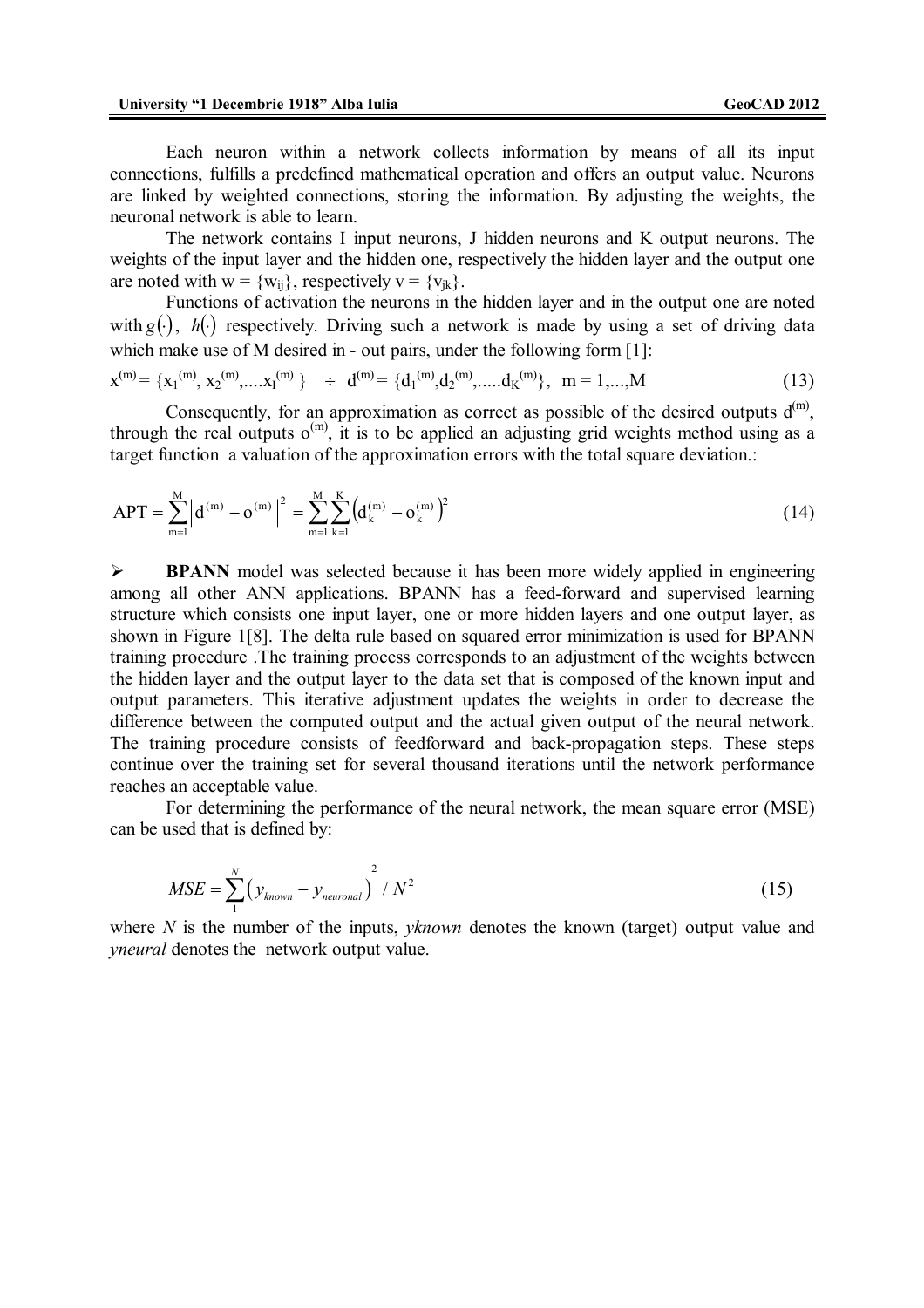

### Fig.1. The general structure of a BPANN [9] **3.2. Aplication of ANN to 2D coordinate transformation**

An artificial neural network can also be applied to cadastral coordinate transformation. Suppose there are n reference points in a specific region. The reference points set  $P = \{P_1, P_2, \ldots, P_n\}$  can be used to train the BP artificial neural network (ANN) [7].

$$
P_i = \left[ \left( X_a, Y_a \right)_i, \left( X_b, Y_b \right)_i \right], 1 = 1, 2, \dots, n \tag{16}
$$

where  $(X_a, Y_a)$ ,  $(X_b, Y_b)$  are the coordinate so of two reference point in both datum and i indicates the reference point number.

It should be noted that a three-layer BP ANN, with one input layer, one hidden layer, and one output layer, was adopted in this paper to transform coordinates from two diferent datum.

After being trained by the reference point set  $P = \{P_1, P_2, \dots, P_n\}$ , the BP ANN establishes the functional relationship between the input layer  $(X, Y)$  and the output  $layer(X<sub>b</sub>, Y<sub>b</sub>)$ :

$$
\begin{aligned} \left(Y_b\right)_i &= F\left[\left(X_a, Y_a\right)_i\right] \\ \left(X_a\right)_i &= G\left[\left(X_a, Y_a\right)_i\right], \text{ i=1, 2, ..., n.} \end{aligned} \tag{17}
$$

where F and G are functions, which associate input vectors  $(X_a, Y_a)$  with specific output vectors  $(X_b, Y_b)_{i}$ .

The functions of F and G are described implicitly in the hidden layer of the BP ANN. Hence, if the BP ANN has been trained, then the *a point* coordinates can be estimated by entering their *b point* coordinates into the trained BP ANN. In other word, if one logs out of the BP ANN program, one has to train the BANN again with reference points.

## **4. Conclusions**

 In order to test the proposed algorithms, a set of software must be developed and revised based on the above-mentioned concepts. The artificial neural network program can be developed using the MATLAB artificial neural network toolbox. A 3-layer BP neural network, with one input layer, one hidden layer, and one output layer, should be adopted to establish the functional relationship between the coordinates of tje referenec points in both